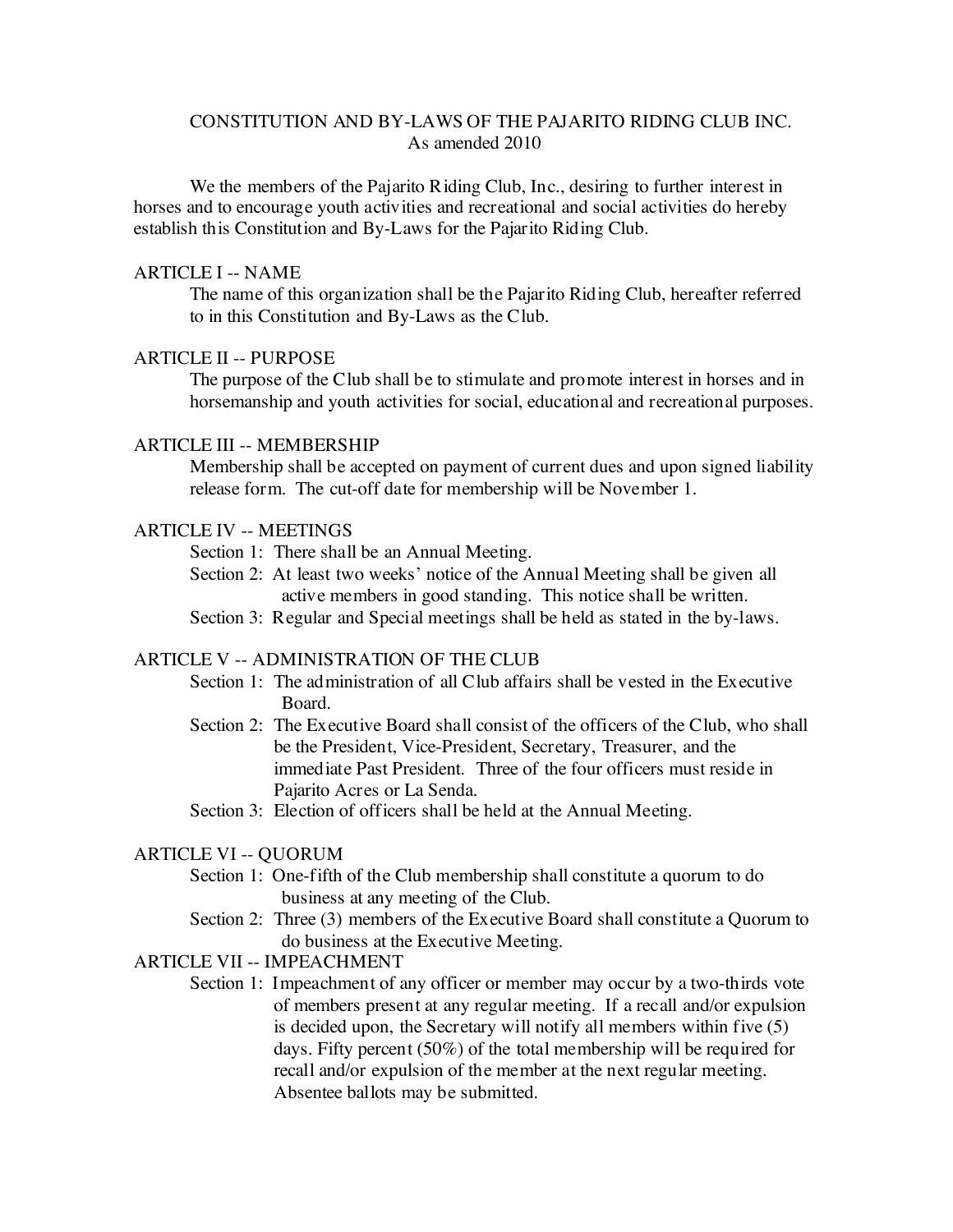#### ARTICLE VIII -- AMENDMENTS

Section 1: Amendments to the Constitution must be made in writing and presented at the Annual Meeting. The notification of the meeting shall include a statement of such amendments. A two-thirds vote of members present or a majority of all members, whichever is smaller is required for acceptance.

### BY-LAWS

#### ARTICLE I -- MEMBERSHIP

- Section 1: Application for membership in the Club shall be made through any member in good standing.
- Section 2: There shall be three types of memberships: a, individual, b, family (more than one person), and c, one-event memberships. These memberships shall be deemed in good standing upon payment of appropriate dues and the signing of the Agreement and Release From Liability Contract. Each member over 18 needs to sign a copy of the contract. Family membership--family is IRS dependency or primary residence within the member's home. Short-term houseguests can participate at the arena or on rides when accompanied by a member. One-event membership--good for one riding club sponsored event, or one day's use of the arena. A liability release must be obtained from a Board member, signed and filed.
- Section 3: Members shall be allowed to participate fully in all club activities and use all club facilities for the period of the membership.

2010 dues: Individual membership \$25.00 Family membership \$45.00

## ARTICLE II -- ADMINISTRATION OF THE CLUB

- Section 1: The President of the Club shall appoint a nominating committee one month prior to the Annual Meeting. The nominating committee shall consist of not less than three (3) members in good standing. Nominations from the floor will be received at the Annual Meeting. All contested offices shall be voted on by secret ballot.
- Section 2: All officers shall be elected by a majority vote of the members present. The officers and the outgoing President shall make up the Board of Directors.
- Section 3: In the event that it becomes necessary to replace any officer, a successor shall be selected by majority vote of all members at a regular meeting. Such successor shall finish out the term of his predecessor.